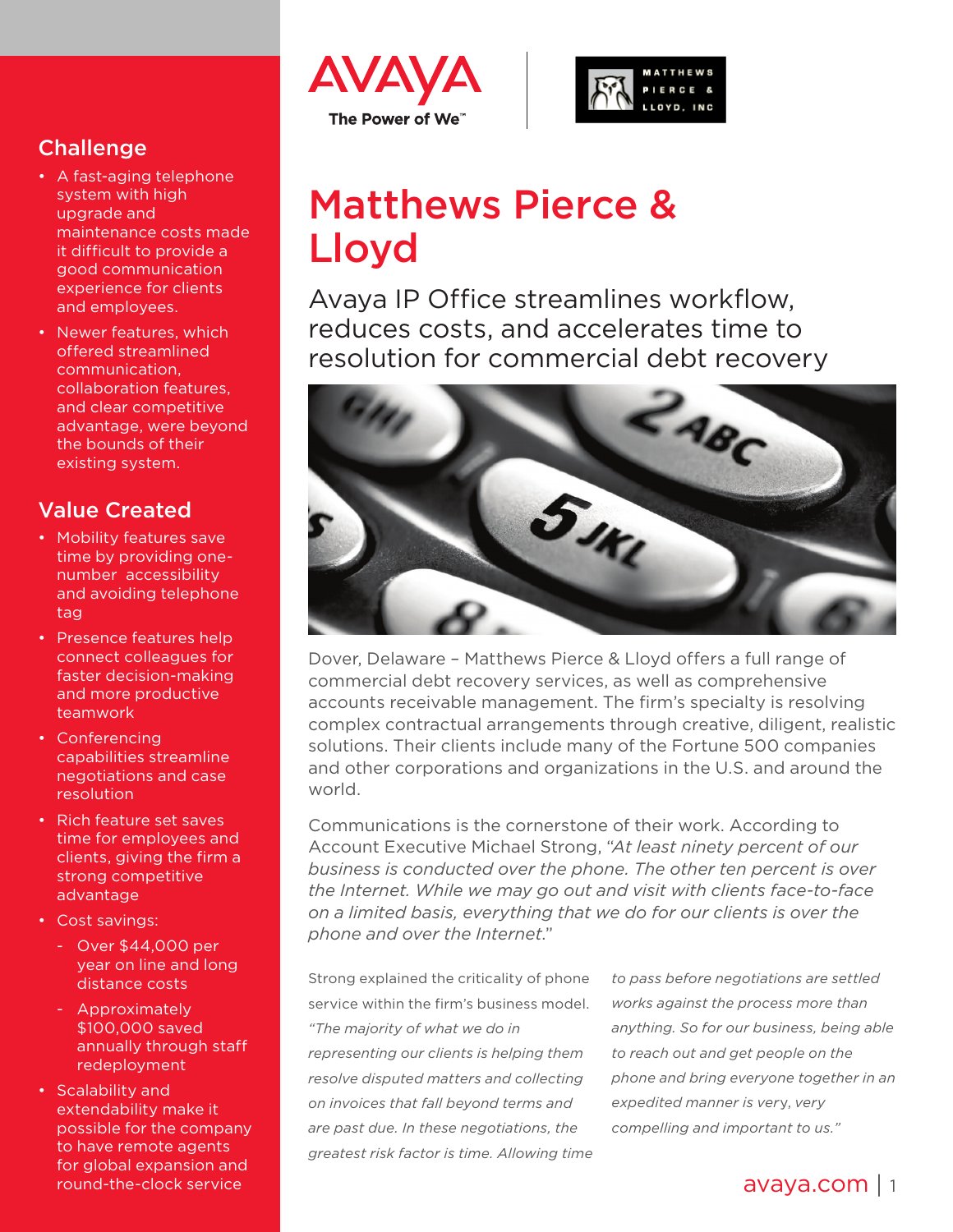

"Being able to reach out and get people on the phone and bring everyone together in an expedited manner is very, very compelling and important to us."

> *—Michael Strong Account Executive Matthews Pierce & Lloyd*

Approximately four years ago, the firm recognized that their Panasonic phone system, purchased in 2001 and state-of-the-art at the time, was no longer the right solution to take them into the future. It posed numerous problems. It was very difficult and costly to obtain service or parts to allow for scalability on the old system.

At the same time, Matthews Pierce & Lloyd saw opportunities to leverage new system features that could provide a clear competitive advantage through improved collaboration and streamlined communication during critical case negotiations.

## Streamlined communications and collaboration

The sophisticated features of Avaya IP Office have made it possible for Matthews Pierce & Lloyd to streamline and accelerate communications with their clients and the subjects of their collections efforts — and according to Strong, this has given them a competitive edge to deliver results quickly and efficiently. Mobility features enable one-number access to both office and cell phones, so that conversations can take place no matter where an employee is located. The presence function enables an employee to locate colleagues who can contribute to a resolution, and through built-in conferencing, several parties can be drawn together in a discussion, in a cost-effective manner.

Strong explained, *"Taken altogether, the mobility, presence, and conferencing features of IP Office are a real game changer. Now what we're able to do is put into one phone call what otherwise would have taken two, three, or more calls — avoiding phone tag and waiting to get information. If I need to have somebody else's opinion or pull someone else in on a phone call, I can look on the computer and see the person's status, access him, or bring him in on the call, which is just phenomenal. It saves our time and our client's time, making everything more proficient."*

Strong offered this example of how critical timing can be. *"You have only a very short window to get a chief* 

*financial officer on the phone because he or she is very busy. When you have that person on the phone and that person needs to make a decision in terms of whether to move forward and authorize an expenditure, we need to get our client immediately to accept or rescind the offer. It only makes sense for us to have a tool that can bring all the parties together immediately so that a decision can be made on the spot and we can move on. Otherwise, we miss that window of opportunity."* 

The mobility feature is also valuable for anywhere, anytime access by clients. *"One thing that's very important in our business is for our clients to be able to reach us at any time. We're very excited by having the capability to have our office calls delivered to the cell phone, so that we can be available to clients at all times, with the phone system's capabilities at our fingertips. Just the other day I was taking a cab in Chicago and was able to take an important business call right there. It's like having the workplace brought to you, wherever you are."* 

Other features have been extremely valuable for the firm. Associates have the ability to track and monitor calls, and to save recorded calls within e-mails on their computers. They also utilize Whispering, whereby management can not only monitor and listen in on a phone call, but also coach a representative privately during a call.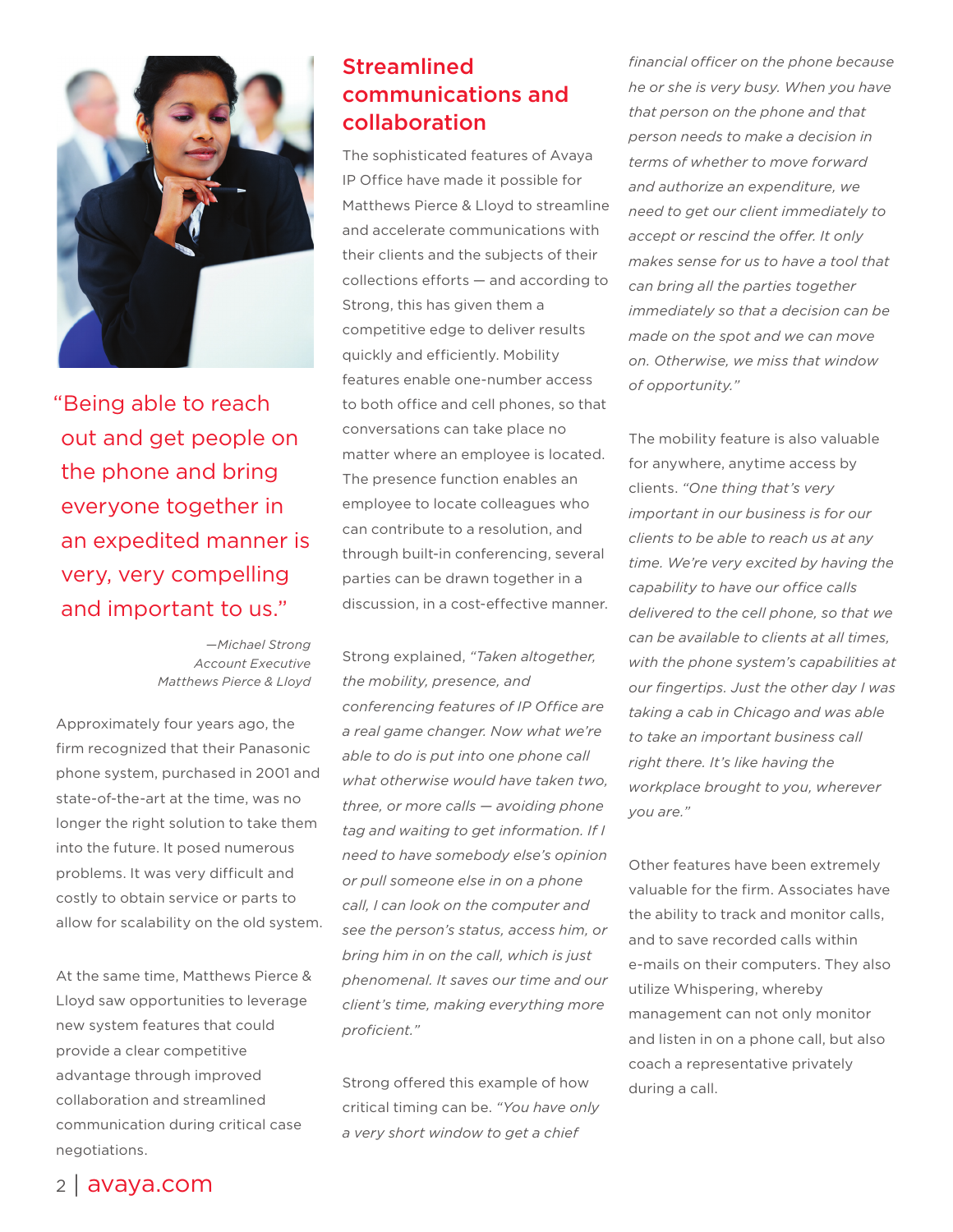#### Cost savings

The firm has realized significant cost savings since deploying Avaya IP Office. They have reduced their phone bill from \$4,000 per month for three locations (different service providers for offices in Dover and Ellicott City, Maryland, and Tampa, Florida) to just \$300 – a greater than 90% reduction. Savings were achieved by consolidating calls through a single service provider, leveraging Avaya IP Office's Automatic Route Selection capability to virtually eliminate long distance charges. In addition, the Avaya channel partner facilitated SIP trunks on a pay-as-you-go basis for the conference bridge, allowing Matthews Pierce & Lloyd to save on monthly expenses. Matthews Pierce & Lloyd can now have large conferences of 20+ members without tying up their main lines.

Previously, the company had a primary receptionist and a back-up receptionist at each of their three locations. Now, incoming phone lines for all three locations are handled by one receptionist at one location using Softphone, viewing and managing calls on a computer monitor. Redeployment of staff accounted for approximately \$100,000 savings annually.

#### Business growth

Strong anticipates that Matthews Pierce & Lloyd will soon explore the advantages of having sales people in remote locations that can provide a sales function around the clock and around the globe.

*"Since IP Office enables us to place remote agents anywhere in the world, we are looking at expanding to pursue more business outside the U.S.,"* Strong commented. *"Some of our global clients are already asking us to provide services in other countries, and we recognize the tremendous advantage of having a sales capability in other global locations to increase our client base."*

Strong concluded by saying that he and his colleagues strongly recommend IP Office because *"it is very cost efficient and certainly worth every dollar that you invest. It is userfriendly and cutting-edge — supplying everything that you could want and hope for and then some."*

#### Learn More

For more information, contact your Avaya Account Manager or a member of the Avaya Connect channel partner "Taken altogether, the mobility, presence, and conferencing features of IP Office are a real game changer. Now what we're able to do is put into one phone call what otherwise would have taken two, three, or more calls avoiding phone tag and waiting to get information."

> *Michael Strong Account Executive Matthews Pierce & Lloyd*

program, or access other collaterals by clicking on Resource Library at **[www.avaya.com](http://www.avaya.com)**.

All statements in this case study were made by Michael Strong, Account Executive.